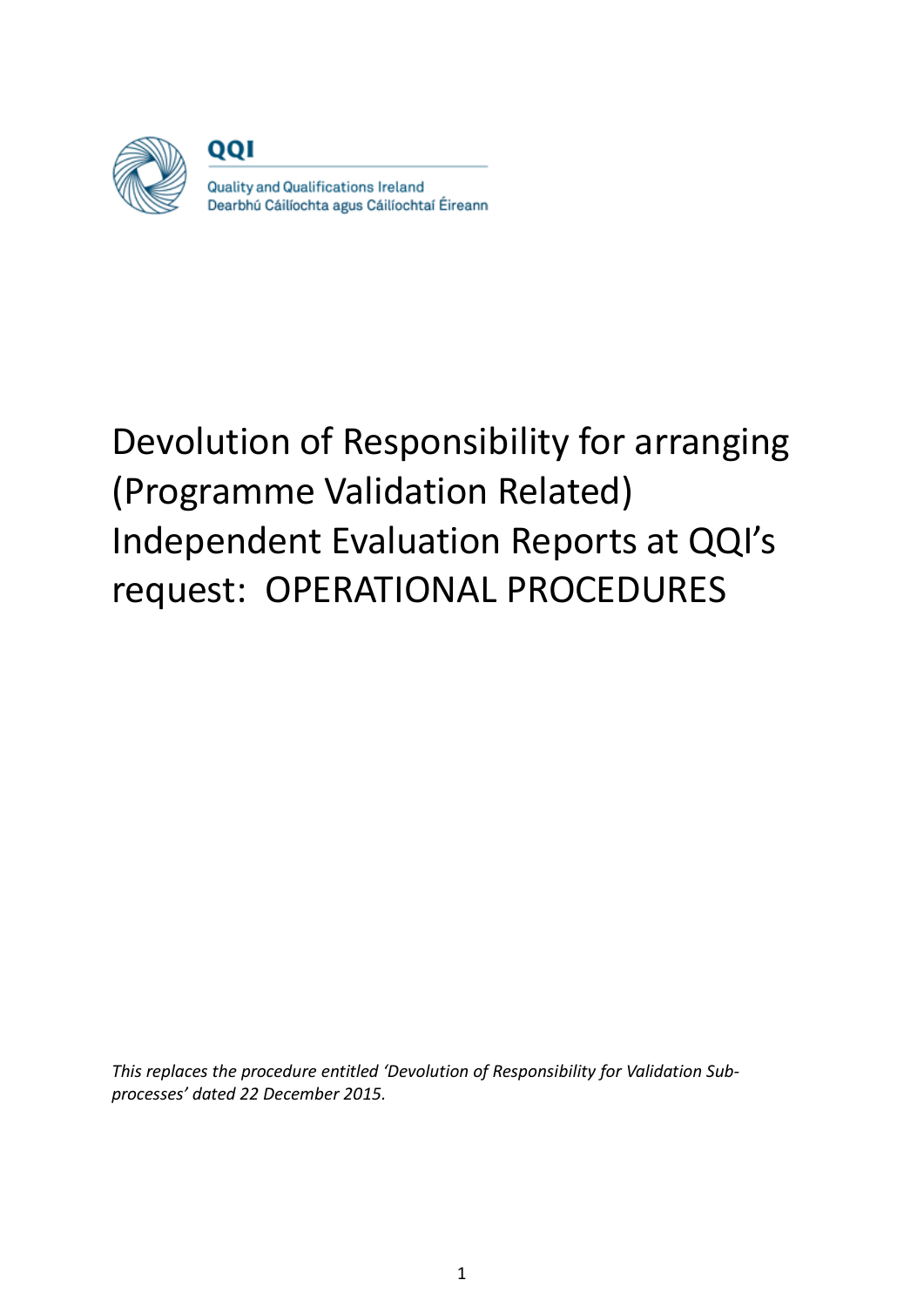# **Outline of Approach to Implementation of Policy**

Section 6.2 of *Core Policies and Criteria for the Validation by QQI of Programmes of Education and Training* addresses the devolution of responsibility for arranging an independent evaluation report (IER), it states:

*QQI may devolve some responsibility to the provider concerned for arranging the independent evaluation report. QQI must be confident that the provider is competent, resourced and sufficiently trustworthy and reliable to manage such a process objectively and that it has the new programme development throughput to justify the establishment of the necessary procedures. Such arrangements must be established formally through a signed memorandum of agreement between QQI and the provider.* 

*Applicants will have no part in making validation decisions concerning their own programmes under any circumstances.*

This procedure outlines the approach to the implementation of this policy.

#### **Outline of proposed approach**

- 1. Devolution will be available to providers who meet the following criteria
	- a. The provider has the capacity and capability to arrange the IER and a sufficient rate of validation activity **(at least 4 per annum)** to enable them to sustain that capacity and capability.
	- b. The provider has established operational procedures and quality assurance procedures for discharging the devolved responsibilities.
	- c. The provider's governance, operation and management arrangements are suitable for discharging the devolved responsibilities.
- 2. The scope of devolution and its operational details will be made explicit in a Memorandum of Agreement (MoA) between QQI and the provider concerned.

The MOA will limit devolution to situations where the institution is comfortably able to undertake the responsibilities involved.

The MOA will also detail the roles and responsibilities of QQI and the institution and will note the procedures which have been agreed along with any conditions. The relevant procedures will be an integral part of the institution's quality assurance procedures.

The MOA will also make provisions for the review and withdrawal of devolved responsibility. Review or withdrawal will be a decision of the QQI executive.

- 3. An application for devolution must be supported by three documents
	- a. Rationale for seeking devolved responsibility along with a self-evaluation against the three criteria in (1) above.
	- b. Procedures for undertaking the validation sub-processes for which responsibility is sought (i.e. the relevant quality assurance procedures). These should be consistent with the "*Schema for providers developing QA procedures for arranging (exercising devolved responsibility) the independent evaluation of a proposed HET programme that has been submitted to QQI for validation*".
	- c. Draft MoA between QQI and the applicant provider.
- 4. Each application will be evaluated by the QQI executive which may seek external advice. If the executive is satisfied that the criteria for devolution can be satisfied, it will attempt to: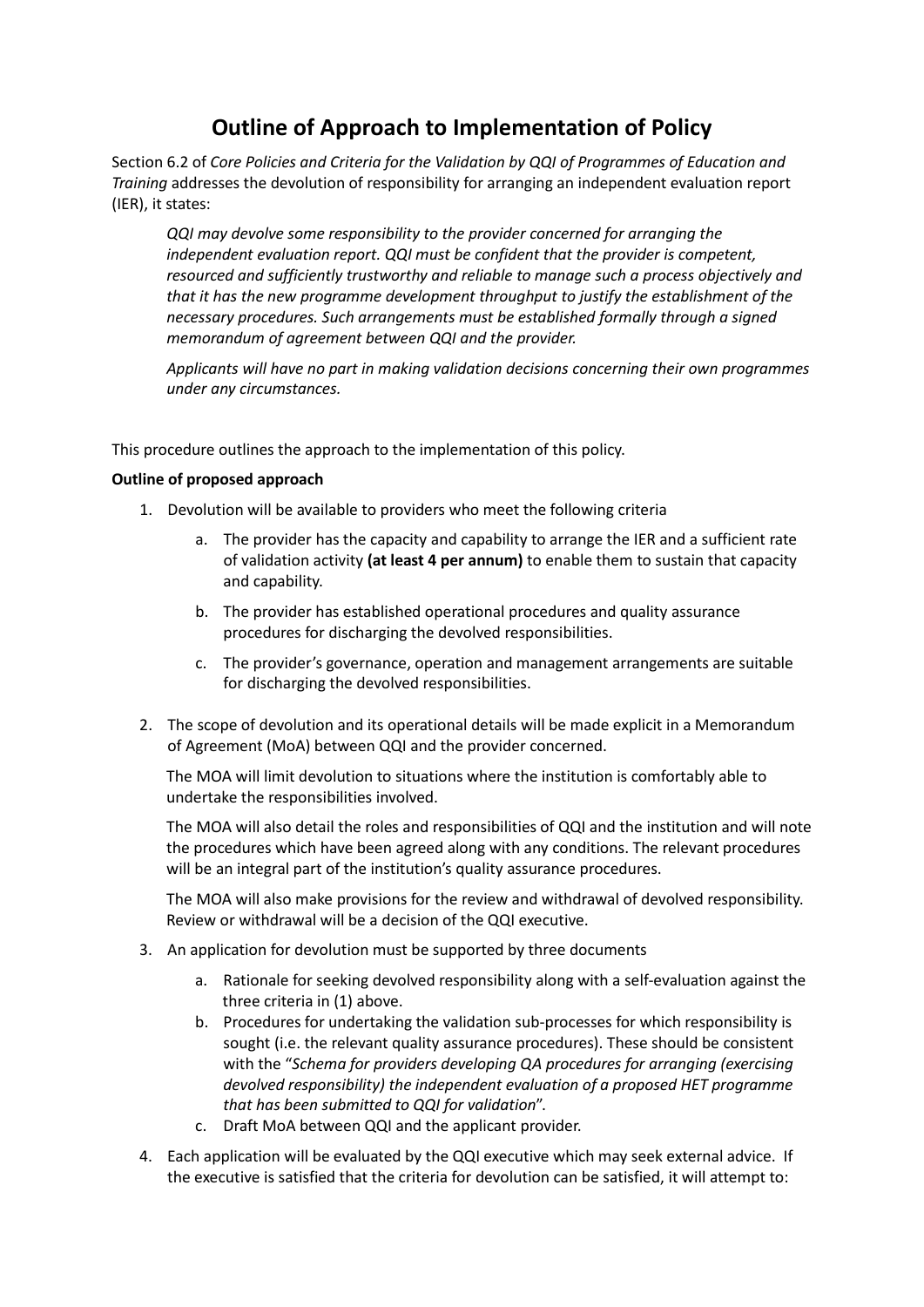- a. agree the necessary quality assurance procedures, including any amendments required and
- b. establish a MOAwith the institution.

Otherwise it will refuse to devolve responsibility giving its reasons in writing.

5. The QQI Programme and Awards Executive Committee (PAEC) may be requested to advise on applications for devolved responsibility and will be notified of the outcomes.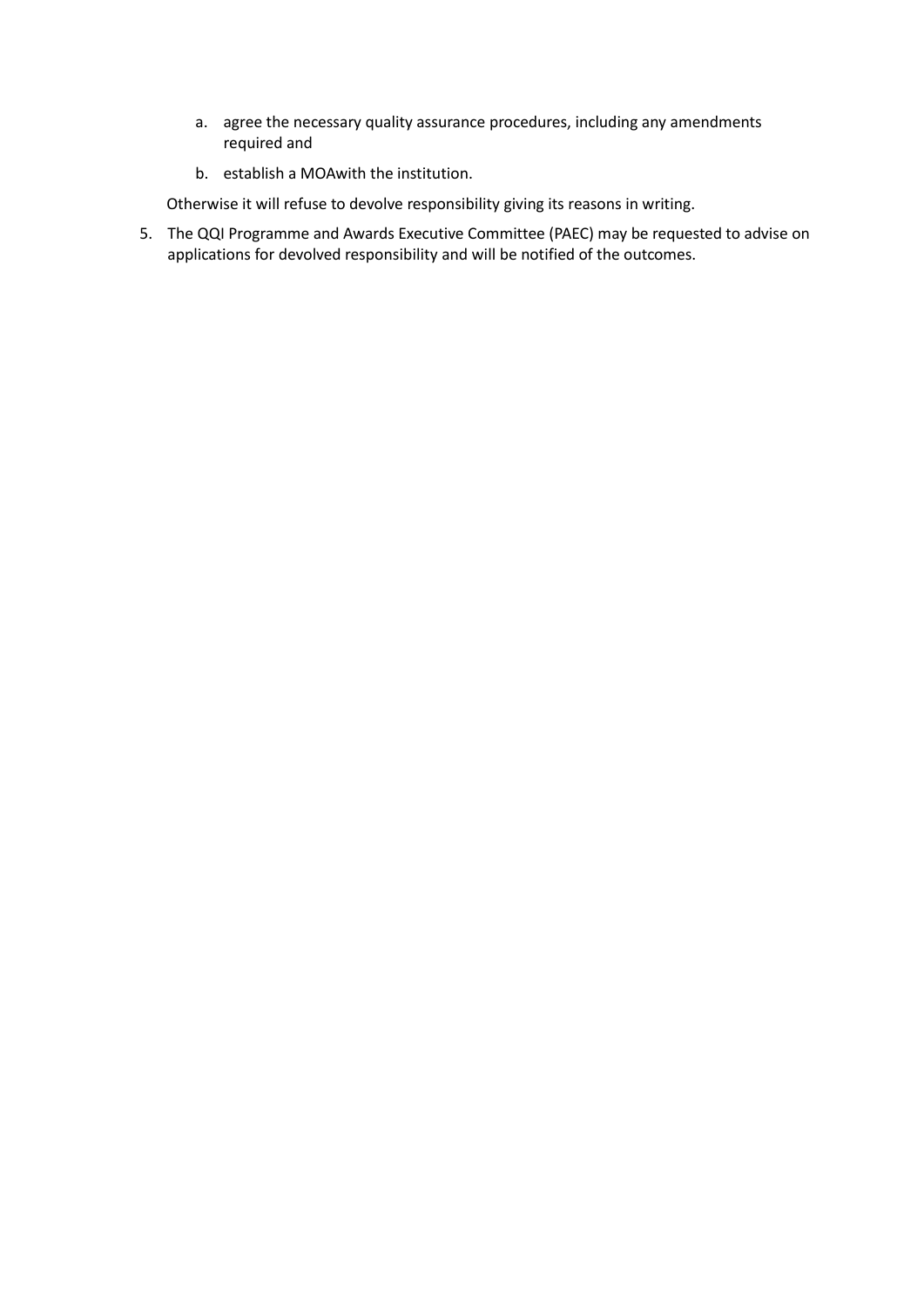# **Memorandum of Agreement**  between **Quality and Qualifications Ireland and [Provider Name]**

#### AGREEMENT made on **[Day] [Month] [Year]**.

BETWEEN: Quality and Qualifications Ireland (QQI) and **[Provider Name]** (the PROVIDER). WHEREBY QQI agrees to devolve responsibility to **[Provider Name]**, under Section 6.2 of QQI's *Core policies and criteria for the validation by QQI of programmes of education and training*, for arranging the Independent Evaluation Report (IER) at QQI's request, and the PROVIDER agrees to undertake those responsibilities in accordance with this agreement and QQI policy.

#### INTERPRETATIONS:

SCOPE OF PROVISION for this agreement means the boundaries for programmes of education and training to which this agreement applies.

#### IT IS AGREED AS FOLLOWS:

- 1. The procedures cited in **Article 6** of this Agreement form part of (and are incorporated into) this agreement. A reference to this agreement includes a reference to these procedures which form part of the PROVIDER'S Quality Assurance Procedures established under Section 28 of the Qualifications and Quality Assurance (Education and Training) Act 2012 (the Providers QA Procedures).
- 2. QQI and the PROVIDER shall ensure a full exchange of information between their staff and shall make all reasonable efforts to optimise the quality of the validation process.
- 3. Devolved responsibility applies to the arrangement of IERs for applications to QQI for validation by the Provider that have been accepted by QQI and is subject to the following restrictions.
	- a. It applies to arranging the IERat QQI's request for applications for the validation of programmes of education and training within the SCOPE OF PROVISION to be provided by the Provider at one or more of its approved centres as listed in Appendix 1 or those subsequently selected using the Providers QA Procedures;
	- b. Subject to (a), it may involve applications for the validation of programmes to be collaboratively provided with partner providers subject to
		- i. the PROVIDER being the lead provider,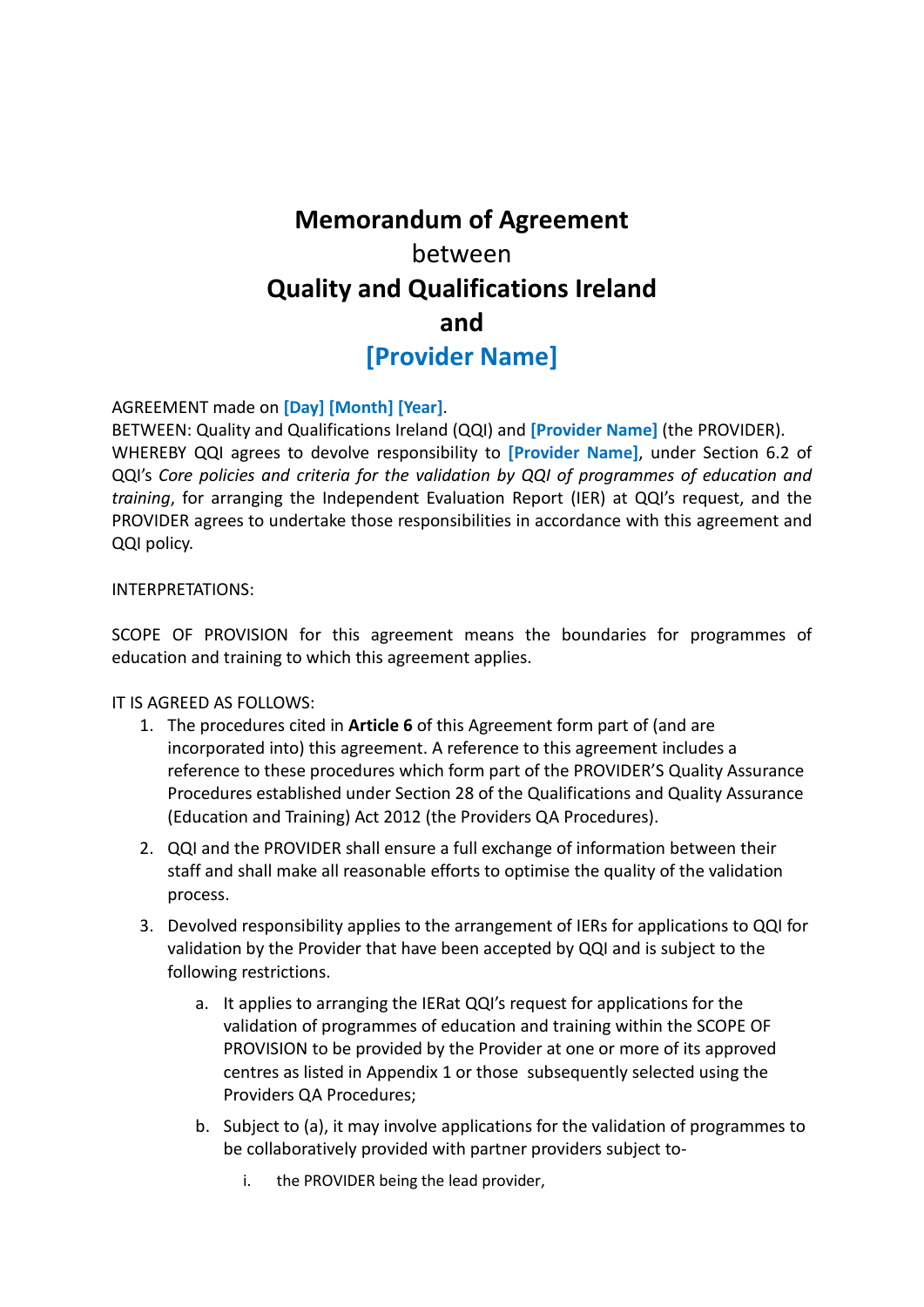- ii. a suitable collaboration agreement being established and
- iii. QQI having previously validated a programme collaboratively provided by the PROVIDER with those partners;
- c. Subject to 3(a) and 3(b), it may involve applications for the validation of transnational collaborative programmes subject to
	- i. the PROVIDER being the lead provider,
	- ii. the transnational programme being a transposition of one of the PROVIDER's programmes that is currently validated by QQI,
	- iii. the transnational programme **only** involving partner providers who already collaborate with the PROVIDER in the provision of a transnational programme currently validated by QQI,
	- iv. the transnational programme not involving an extension of the scope of transnational provision;
- d. It does not extend to applications for the validation of programmes
	- i. involving first time collaborative provision in new discipline areas,
	- ii. provided at new foreign countries or new foreign centres,
	- iii. leading to joint awards.
- 4. The standard process for validation is described in **QQI's QQI's Core policies and criteria for the validation by QQI of programmes of education and training**. The PROVIDER will take responsibility for arranging, at QQI's request, the IER on the relevant application in consultation with QQI and in accordance with QQI's policies, procedures and criteria using the detailed procedures specified in Article 6. QQI will be responsible for oversight of the production of the IERs.
- 5. QQI and the PROVIDER understand that devolution of responsibility does not involve the delegation of any of validating or award-making authority from QQI to the PROVIDER. The PROVIDER shall not make any representations that are likely to lead to confusion of devolved responsibility with delegated authority.
- 6. QQI has approved the PROVIDER's procedures for discharging the responsibilities to be undertaken. These are set out in **Appendix 1** which forms part of this agreement—any modification to these procedures must be approved by QQI and recorded as an amendment to this agreement.
- 7. The fee for any validation where responsibility is devolved to the PROVIDER as described in **Article 4** is set out in QQI's Schedule of Fees. QQI may charge an additional fee (bring the total up to a maximum of a full validation fee) if, for any reason, it becomes necessary to take over the arrangement of the IER.
- 8. The PROVIDER will propose the **independent evaluation panel** (with alternates) to QQI for agreement prior to the PROVIDER engaging panel members. Panel members will
	- a. be provided with, and comply with, the all the **QQI documentation[1](#page-4-0)** that sets out its requirements for Reviewers and Evaluators involved in validation;

<span id="page-4-0"></span> <sup>1</sup> We anticipate that the consolidated documentation will be entitled "**Roles, Responsibilities and Code of Conduct for Reviewers and Evaluators".**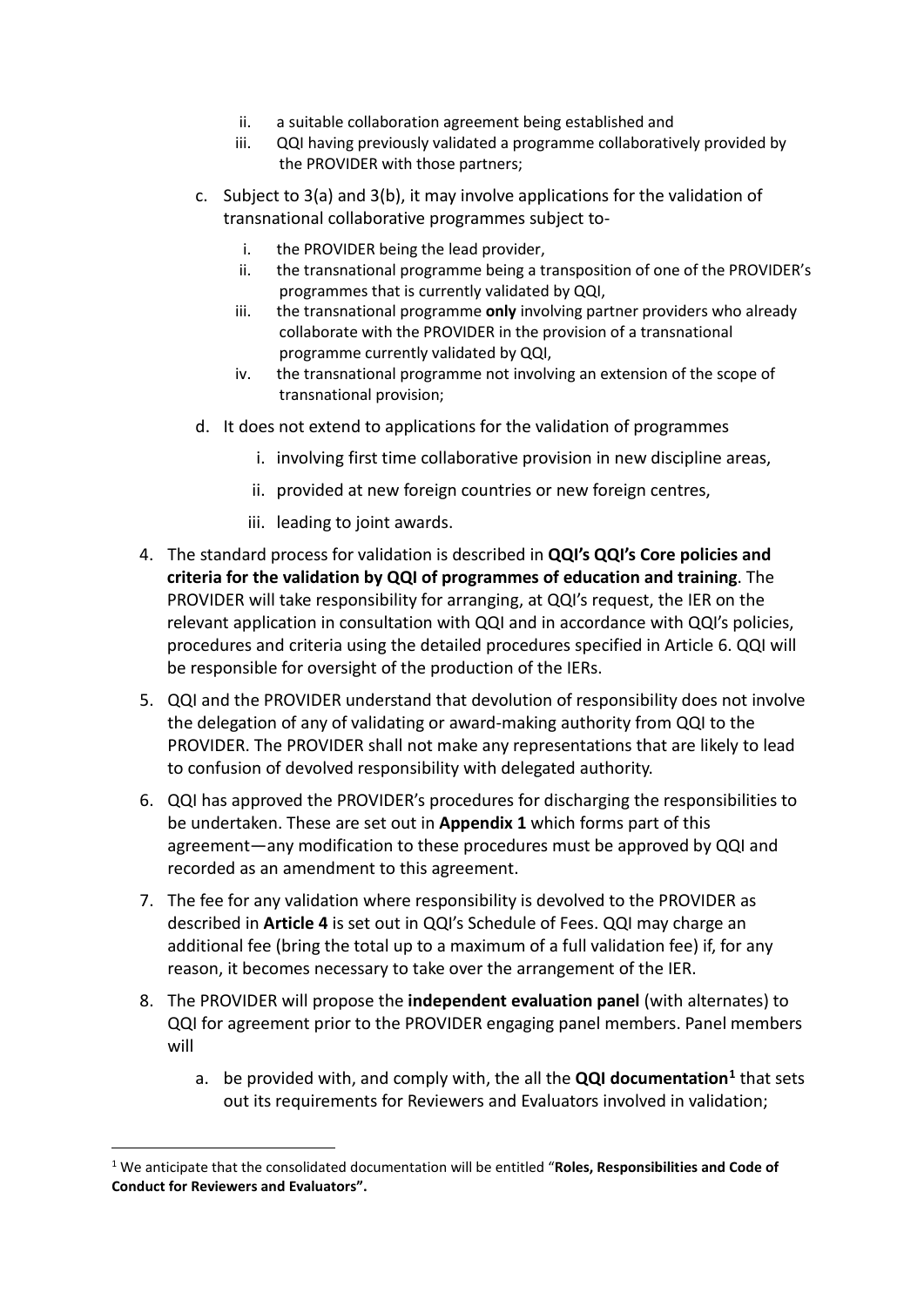- b. complete an QQI '**Expert Details Form**'; and
- c. read QQI's "**Considerations for independent evaluators in QQI Validation Processes (including conflicts of interest matters)**" and sign the relevant declaration.
- 9. The PROVIDER is liable for expenses incurred in **arranging the independent evaluation of the proposed programme,** including but not limited to, **independent evaluation panel member** travel and subsistence payments.
- 10. Nothing in this agreement shall affect the title and ownership of the intellectual property rights of each party save as explicitly agreed.
- 11. This agreement shall be terminated by:
	- a. either QQI or the PROVIDER by written notice to the other with effect to subsequent programme validation processes; or
	- b. failure of either party to comply with the terms of this agreement having been notified of the breach and given sixty days to rectify the breach, whereupon any other party shall be entitled to give written notice of termination forthwith; or
	- c. under Article 12 of this Agreement.
- 12. In the event of any dispute arising in respect of any provision herein, the dispute shall be referred to the Chief Executive of QQI and the **[Chief Executive or equivalent]** of the PROVIDER who, if they are unable to resolve the dispute between themselves the agreement shall stand terminated.
- 13. Amendments to this agreement during its period of operation shall require the written approval of all parties.
- 14. The parties confirm that this agreement shall be interpreted in accordance with the Laws of Ireland.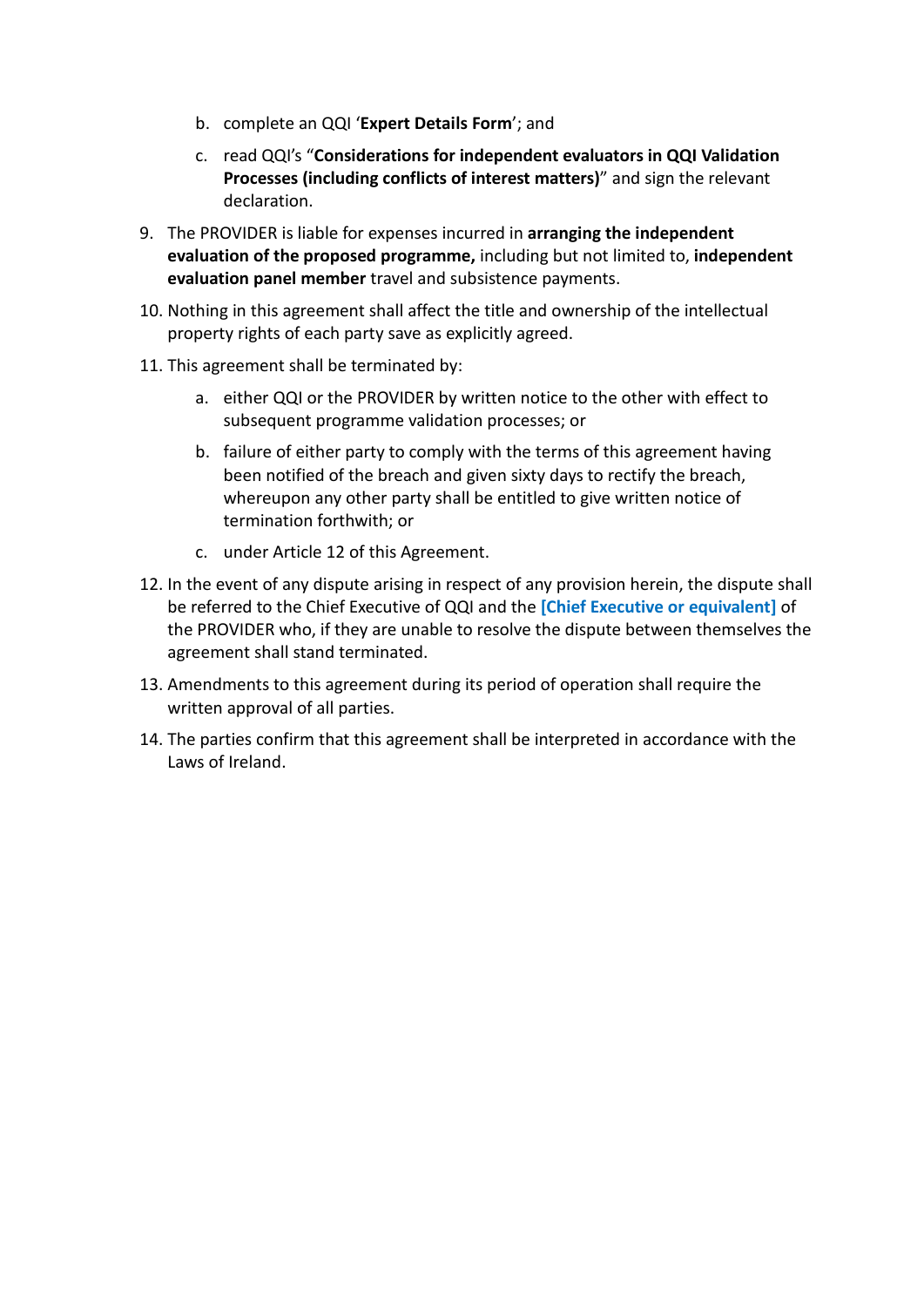#### **Authorised to sign for and on behalf of QQI:**

| Signature:<br>Name in Capitals:<br>Position in Organisation: CHIEF EXECUTIVE | DR PADRAIG WALSH                                                                                     |
|------------------------------------------------------------------------------|------------------------------------------------------------------------------------------------------|
| Address in Full:                                                             | QUALITY AND QUALIFICATIONS IRELAND (QQI)<br>26-27 DENZILLE LANE<br><b>DUBLIN 2</b><br><b>IRELAND</b> |

#### **Signed in the presence of:**

| Position in Organisation: |  |
|---------------------------|--|
| Date.                     |  |

#### **Authorised to sign for and on behalf of the PROVIDER:** Signature:

Name in Capitals: Position in Organisation: **[Chief Executive or equivalent]** Address in Full:

#### **Signed in the presence of:**

Position in Organisation: Date: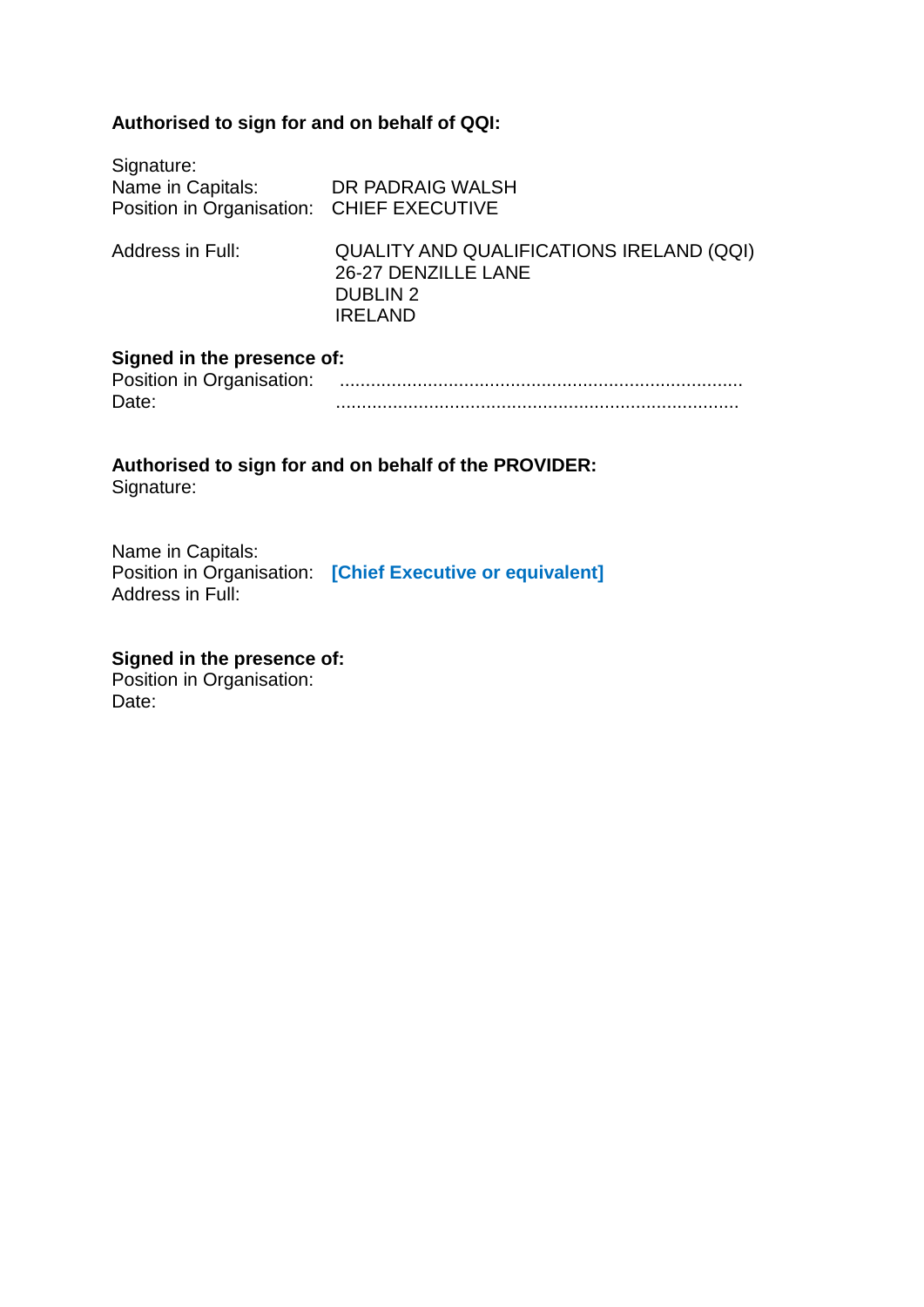#### **Appendix 1 QA Procedures directly relating to the devolved responsibility**

# **Appendix 2 Approved Centres**

Approved Centres are those listed below that have been selected using the PROVIDER'S quality assurance procedures and approved by QQI for programme delivery through previous validation processes

| Centre name | <b>Centre address</b> | <b>Scope</b> |
|-------------|-----------------------|--------------|
|             |                       |              |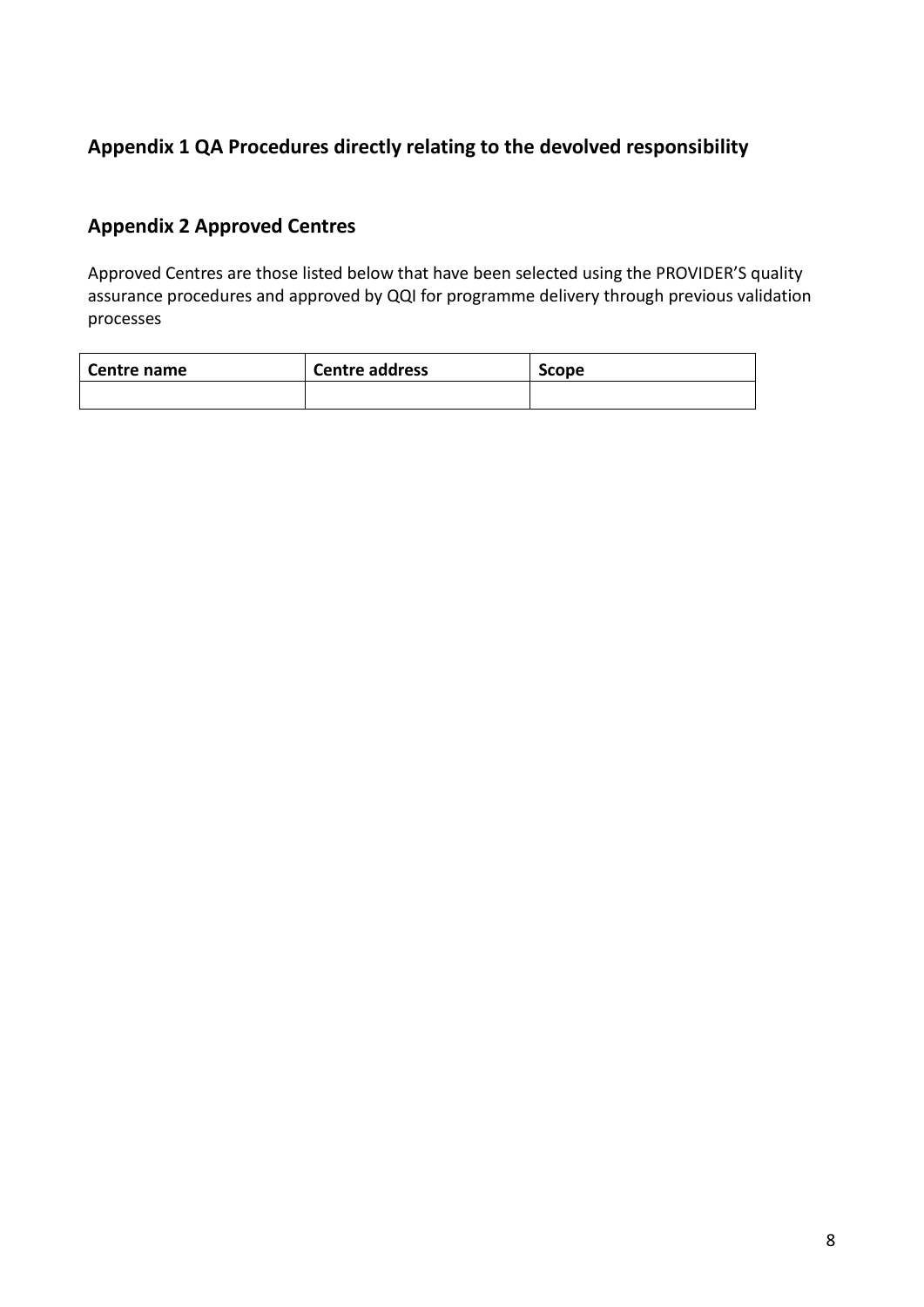# **Suggested schema for Providers Developing QA Procedures for Devolution of Responsibility for Arranging (Programme Validation Related) Independent Evaluation Reports at QQI's Request**

This schema identifies matters that need to be addressed by a provider's QA procedures for arranging (under devolved responsibility) the independent evaluation report (IER) at QQI's request on a proposed programme that has been submitted by the provider to QQI for validation. It is to be interpreted in conjunction with the current QQI validation policy and criteria.

QA procedures are required to have regard to the guidelines issued by QQI under section 27 of the Qualifications and Quality Assurance (Education and Training) Act 2012.

This schema is not established as a statutory QA guideline. Rather its purpose is to support the implementation of QQI's validation policy and criteria.

Providers will already have procedures for submitting a programme to QQI for validation (programme approval procedures).

This schema involves a process that occurs after a programme is submitted to QQI for validation and which is independent of the provider's programme approval procedures.

# **1 Prerequisites**

A provider's procedures (hereafter the relevant procedures) for arranging, under devolved responsibility, the independent evaluation of a proposed programme that has been submitted to QQI for validation must be consistent with

- Applicable QQI validation policy and criteria together with supporting regulations, protocols, guidelines and such like;
- The memorandum of agreement (**MOA**) governing devolution of responsibility;
- The provider's more general QA procedures.

When any of these change, the relevant procedures need to be reviewed (in consultation with QQI) and, where necessary, updated.

#### 1.1 Independent evaluations that must be arranged directly by QQI

A provider's procedures for arranging the independent evaluation must ensure that independent evaluations are only arranged by the provider where enabled by the MOA.

#### 1.2 Applications must always be first submitted to QQI

Devolved responsibility only applies to procedures that occur after a complete application for validation of a programme of education and training has been received by QQI.

QQI's validation policy and criteria together with any applicable supporting regulations and protocols set out what constitutes a complete application for validation.

# **2 Interface with the provider's QA procedures, governance, management and operations**

The independent evaluation of a proposed programme is part of the QQI validation process.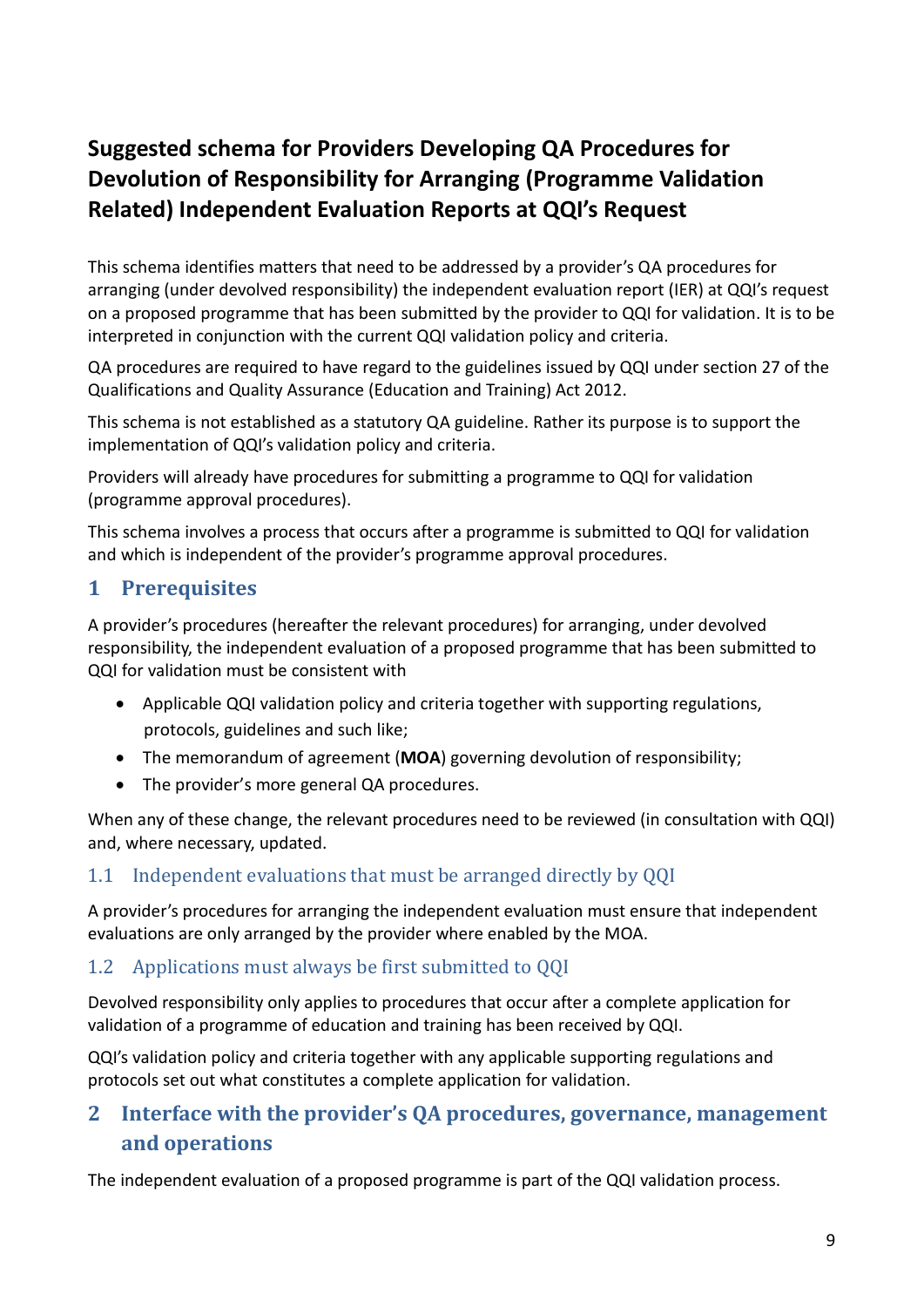When undertaken by a provider there is potential for this independence to be compromised if conflicts of interest are not assiduously avoided. The roles and responsibilities of the provider's staff and committees involved in the arrangement of independent evaluations must be delineated and differentiated from any of their other roles and responsibilities.

## **3 The independent evaluation process**

It is essential that the **independent evaluation process** is designed to ensure that the **independent evaluation report** meets the requirements of QQI validation policy.

There should be clear protocols concerning who may and may not communicate with the **independent evaluation panel** (**the panel**).

Independent evaluators (evaluators) must be free of conflicting interests as required by QQI. This has implications for the frequency with which they can be engaged and for the kinds of involvements they can have with the provider **before, during and after** the evaluation.

The provider will need contingency arrangements for dealing with a conflict of interest that only emerges after the panel has been appointed.

Any relevant but non-conflicting interests must be declared in the independent evaluation report (**panel report**). QQI should be consulted about any conflicts that emerge following the appointment of the panel.

The independent evaluation process should be described as a sequence of steps delineating, for example, what is to be done, why it is to be done, who is to do it, how it is to be done, where it is to be done and when it is to be done. Supporting regulations, procedures and other documentation should be cited.

The sequence should be entirely consistent with QQI policy and include steps for the following.

#### <span id="page-9-0"></span>3.1 Identifying a suitable independent evaluation panel for the programme.

The needs of the particular evaluation will determine how many persons are required and their expertise.

The panel should include expertise in the programme's discipline area or professional area, pedagogy, learner assessment and quality assurance. It should include at least one evaluator who is experienced in working with QQI validation policy and criteria and the chairperson (at least) must have completed relevant QQI training, the NFQ, QQI requirements concerning access, transfer and progression, and QQI awards standards. The panel must be gender balanced (at least 40% of each gender) and include a learner. It should include a member from an Irish university for programmes level 7 and above.

The panel should include a secretary who has the capacity and capability of writing reports that meet QQI's requirements.

Each evaluator must be required to complete the QQI's current expert details form upon request by QQI so that they are included in QQI's database of evaluators.

Prospective evaluators must be required to declare any relevant interests and be advised that these declarations will be published in the panel report. Current QQI documentation should be used.

It should be made clear to prospective evaluators what fee applies for participation in an independent evaluation panel where it is not expected to be done on a *pro bono* basis (i.e. no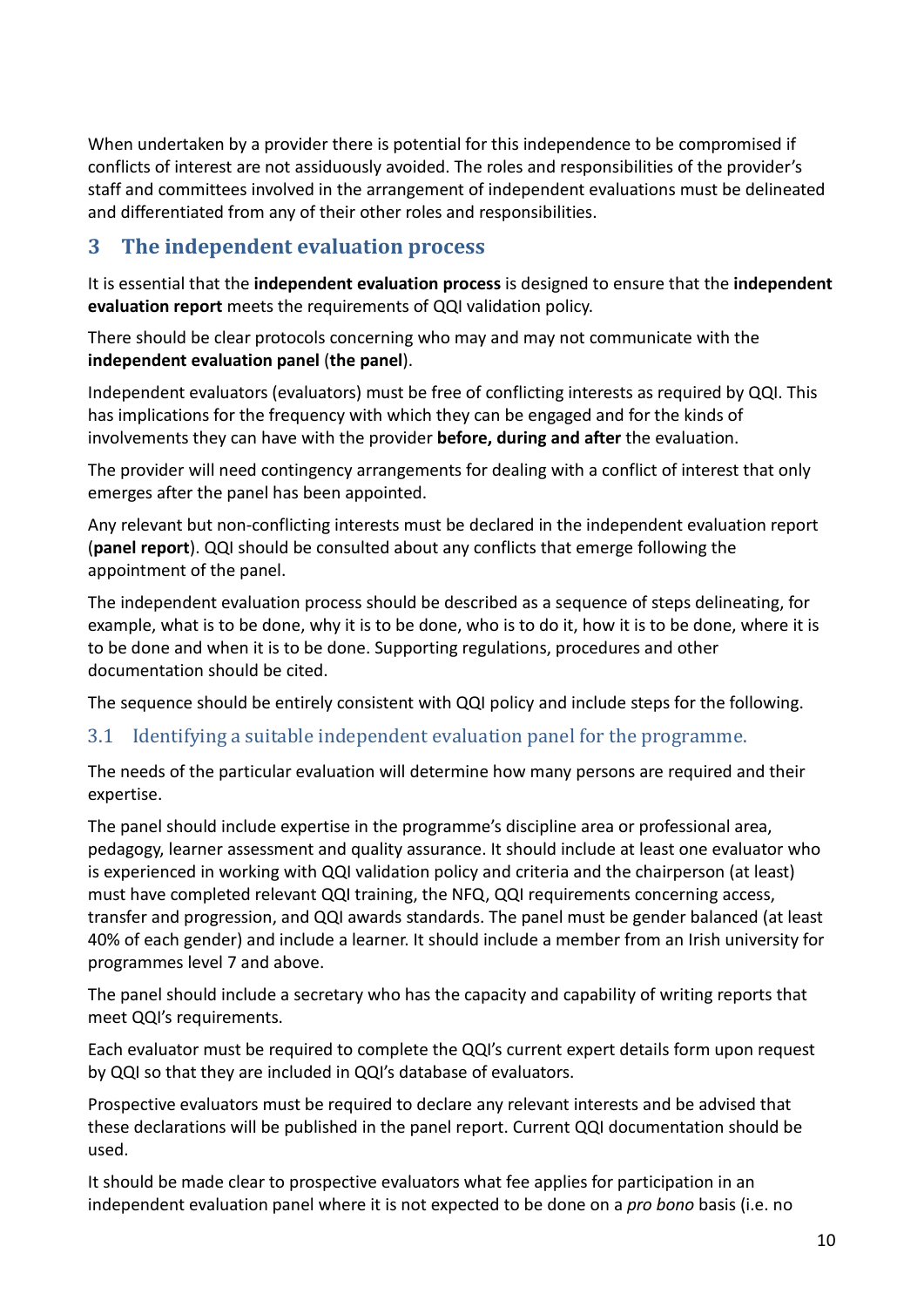payments may be made to them by the provider other than allowed travel and subsistence expenses).

Any fees paid should be comparable to those that would be paid by QQI.

One evaluator must be identified as chairperson of the panel. An evaluator (normally not the chairperson) must also be identified as secretary to the panel. The roles and responsibilities of each evaluator should be stated clearly and communicated to prospective evaluators who must confirm that they are happy to act subject to QQI's approval. Current QQI documentation should be used to support this communication.

#### 3.2 Securing QQI's formal agreement of the proposed evaluation panel.

The provider should send QQI names and occupations of each of the proposed evaluators (but not CVs and such like) and along with a rationale for the composition of the proposed panel. Provision must be made for QQI to request that each or any of the proposed evaluators completes its expert details form for inclusion in its database.

QQI's written agreement should be secured three weeks in advance of the deliberative meeting of the panel and site visit.

Any change to the panel invalidates the agreement and new agreement should be sought (and the date of any meetings advanced if necessary).

QQI will endeavour to agree a proposed panel within five working days.

#### 3.3 Appointing the evaluation panel.

Evaluators should be informed of their appointment in writing and this should make it clear that they are serving as evaluators in an independent evaluation process forming part of a QQI validation process and must be independent of the provider. The terms and conditions of their appointment must also be communicated in writing including entitlements to expenses and any other payments. They should be informed about the expected timelines. It should be made clear that QQI has no liability towards the evaluators.

Standard public-sector norms should apply to the calculation of travel and subsistence expenses and a suitable travel and subsistence expenses guideline should be issued to all evaluators on appointment. Payment of unnecessary expenses and expenses other than travel and subsistence expenses should be expressly prohibited unless a fee is warranted (see section [3.1\)](#page-9-0).

#### 3.4 Briefing the evaluation panel.

The panel will need to be briefed to help place its task in context. This may be accomplished at a meeting of the panel or by briefing documentation. QQI's materials for evaluators (including expectations on roles, responsibilities, the code of conduct) should always be sent to the evaluators before appointment to ensure they are clear about what is expected of them.

The briefings should cover information about the applicable QQI policy and criteria and supporting material e.g. awards standards. They should also provide instruction on the process to be implemented and guidance on the reporting arrangements.

Some panel members may need to be briefed on the wider environment for the programme e.g. on the Irish education system and the employment landscape for graduates.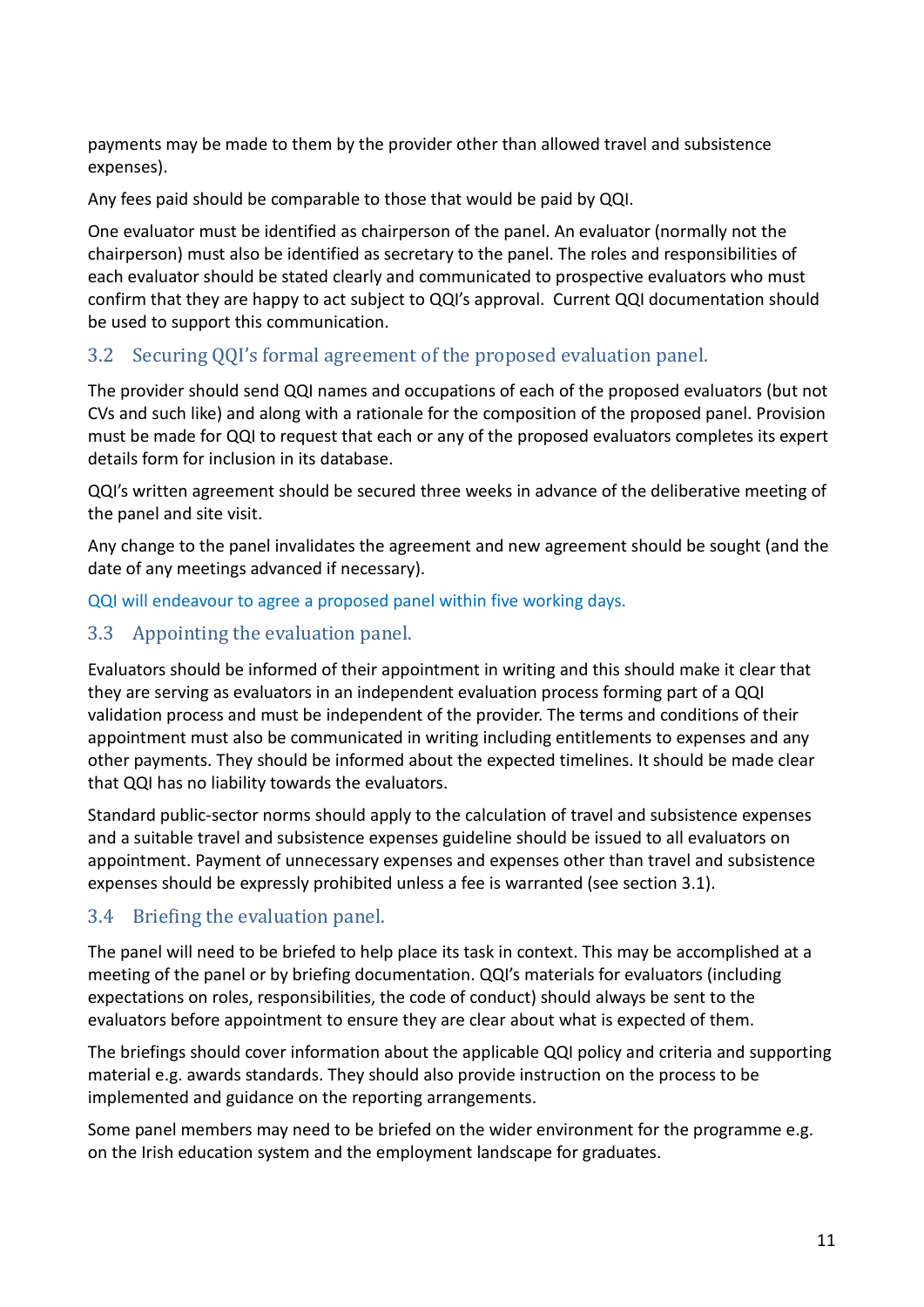# 3.5 Distributing the application documents to the panel.

Application documents must be distributed to the panel well in advance of the panel's first deliberative meeting (**two weeks at a minimum**). The application documentation submitted to the panel must be the same (exact copies) as the documentation that was lodged with QQI.

There should be a checklist of other documentation that must be distributed to the panel (e.g. validation criteria, awards standards, assessment guidelines, and the arrangements and agenda for the panel meetings and site visit) where not already provided as part of the briefing package.

#### <span id="page-11-0"></span>3.6 Responding to requests for supplementary documentation.

Supplementary material concerning the proposed programme may be sent to the panel by the provider **only if** requested by the panel. The production of such material may only be for elaborative purposes and may not be for the purpose of the further development of the programme after the application for validation has been made.

Any such requests must be recorded in the panel report along with the supplementary documentation which must be submitted to QQI with the panel report.

#### 3.7 Arranging the agenda for the site visit.

There must always be a deliberative meeting of the panel and there should be a site visit unless agreed otherwise by QQI.

The arrangements should be agreed with the panel and then communicated to the panel, the programme team and any others who are to attend.

The conduct of the site visit should be consistent with how QQI conducts such visits.

Evaluators may be requested to send initial observations directly to the panel chairperson in advance of the site visit after they have read the application material.

The panel chairperson may seek supplementary material from the provider (see section [3.6\)](#page-11-0).

#### 3.8 Production of the draft independent evaluation report

The IER (panel report) shall be produced by the panel in accordance with QQI's current validation policies and criteria. The panel is the author of the independent evaluation report.

The panel report must be approved in writing by the panel chairperson having been agreed by the whole panel.

The panel report should be received by QQI within three weeks of the final panel meeting.

The panel report must address the applicable QQI validation criteria. It should be drafted in QQI's format and style. The conclusions, conditions and recommendations must be based on judgements made against the validation criteria in accordance with QQI validation policy and the Qualifications and Quality Assurance (Education and Training) Act 2012. It must be produced in accordance with QQI policy.

#### 3.9 Factual accuracy checking

The panel chairperson should check the factual accuracy of the report with the provider. QQI's protocols for this should be followed closely.